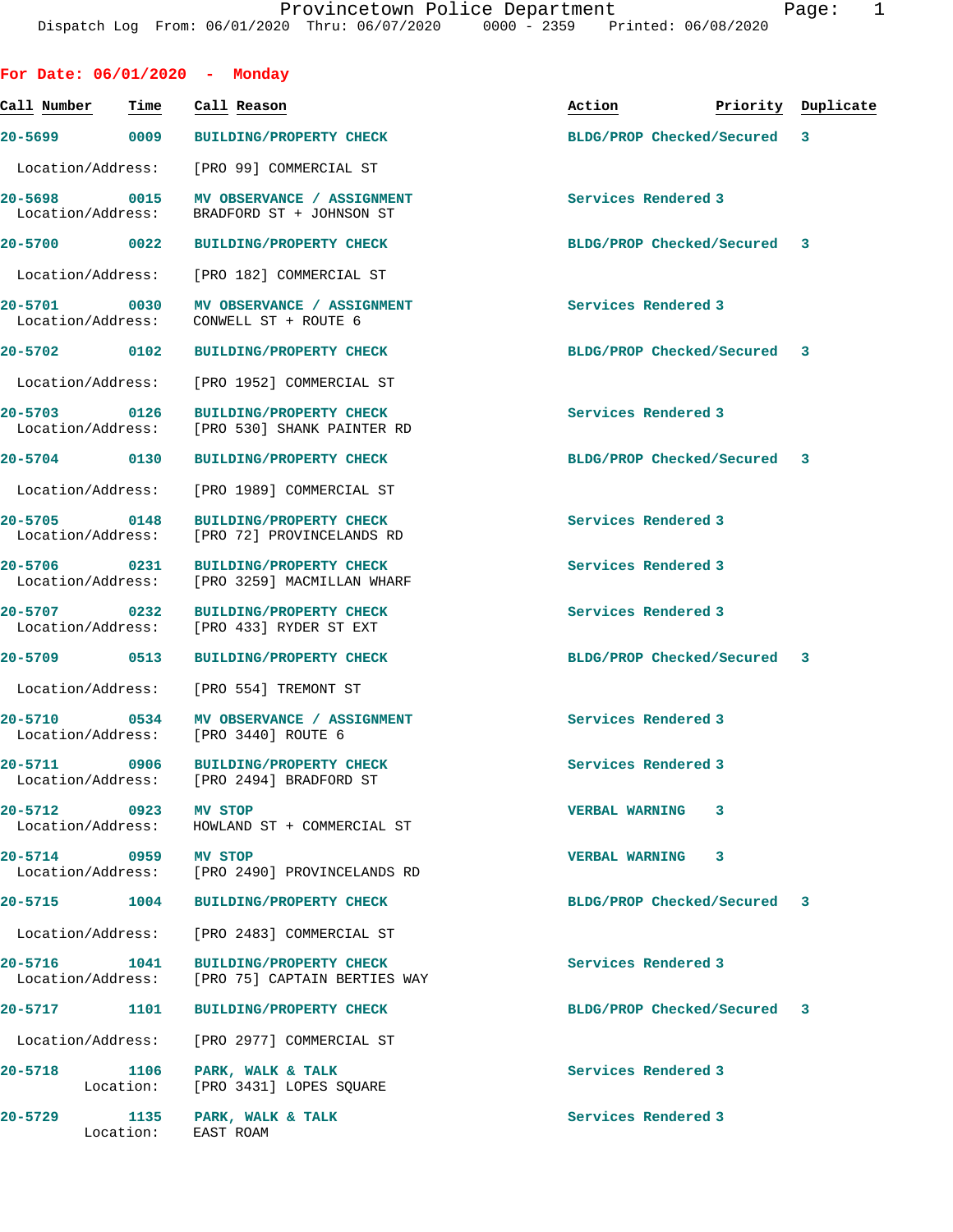Dispatch Log From: 06/01/2020 Thru: 06/07/2020 0000 - 2359 Printed: 06/08/2020 **20-5719 1137 GENERAL INFO Services Rendered 3**  Location/Address: [PRO 542] SHANK PAINTER RD **20-5720 1153 ANIMAL CALL Services Rendered 2**  Location/Address: [PRO 2490] PROVINCELANDS RD **20-5721 1312 PARKING COMPLAINT Services Rendered 3**  Location/Address: [PRO 1845] BROWNE ST **20-5722 1314 GENERAL INFO Services Rendered 3**  [PRO 542] SHANK PAINTER RD **20-5723 1324 TRAFFIC CONTROL Services Rendered 3**  Location/Address: BANGS ST + COMMERCIAL ST 20-5724 1343 PARK, WALK & TALK **Services Rendered** 3 Location/Address: [PRO 105] COMMERCIAL ST **20-5725 1350 LOST PROPERTY Services Rendered 3**  Location/Address: [PRO 542] SHANK PAINTER RD **20-5726 1357 MV STOP VERBAL WARNING 3**  Location/Address: [PRO 506] PEARL ST **20-5727 1403 ALARM - GENERAL False Alarm 1**  Location/Address: [PRO 2] ALDEN ST **20-5728 1429 SERVICE CALL - POLICE Services Rendered 3**  Location/Address: [PRO 519] RACE POINT RD **20-5730 1502 COMPLAINT - GENERAL Could Not Locate 3**  Location/Address: ROUTE 6 + SHANK PAINTER RD **20-5731 1549 MV OBSERVANCE / ASSIGNMENT Services Rendered 3**  Location/Address: [PRO 537] SHANK PAINTER RD 20-5732 1554 MV OBSERVANCE / ASSIGNMENT **Services Rendered 3 1554** MV OBSERVANCE / ASSIGNMENT Location/Address: **20-5734 1635 MV STOP VERBAL WARNING 3**  Location: [PRO 3431] LOPES SQUARE **20-5736 1713 ALARM - GENERAL False Alarm 1**  Location/Address: [PRO 733] BRADFORD ST **20-5738 1819 MV STOP Citation / Warning Issued 3** Location/Address: ROUTE 6 **20-5739 1956 MV DISABLED Services Rendered 2**  Location/Address: [PRO 182] COMMERCIAL ST **20-5741 2057 BUILDING/PROPERTY CHECK BLDG/PROP Checked/Secured 3** Location/Address: [PRO 3489] COMMERCIAL ST **20-5743 2200 SUSPICIOUS ACTIVITY SPOKEN TO 2**  Location/Address: [PRO 1997] COMMERCIAL ST **For Date: 06/02/2020 - Tuesday 20-5744 0002 FOLLOW UP SPOKEN TO 2**  Location/Address: [PRO 542] SHANK PAINTER RD

**20-5745 0046 BUILDING/PROPERTY CHECK Services Rendered 3**  Location/Address: [PRO 537] SHANK PAINTER RD **20-5746 0053 BUILDING/PROPERTY CHECK BLDG/PROP Checked/Secured 3**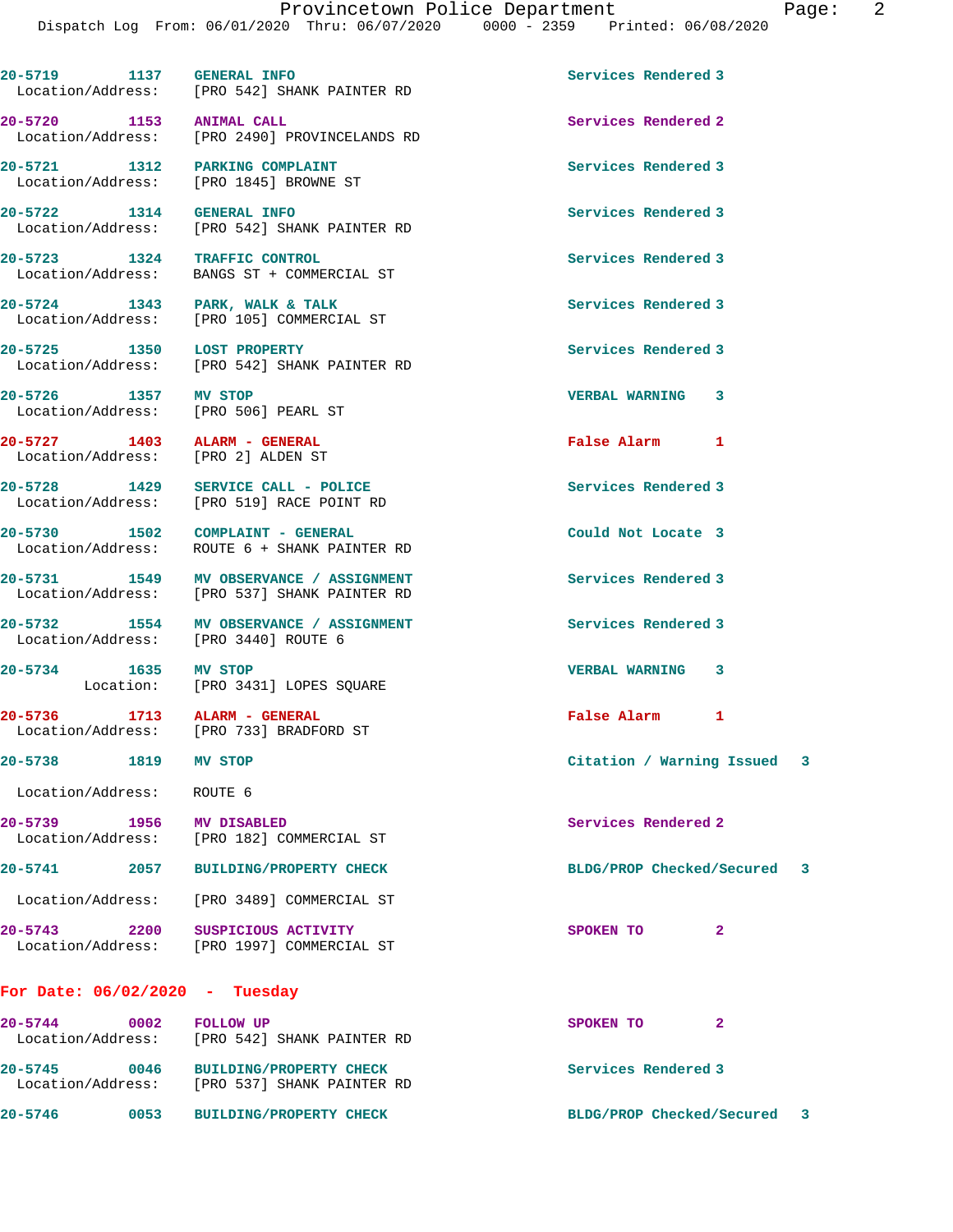|                                          |           |                                                                                 | Provincetown Police Department  | Page: | 3 |
|------------------------------------------|-----------|---------------------------------------------------------------------------------|---------------------------------|-------|---|
|                                          |           | Dispatch Log From: 06/01/2020 Thru: 06/07/2020                                  | 0000 - 2359 Printed: 06/08/2020 |       |   |
|                                          |           | Location/Address: [PRO 512] PRINCE ST                                           |                                 |       |   |
| 20-5747 0111<br>Location/Address:        |           | MV OBSERVANCE / ASSIGNMENT<br>[PRO 106] COMMERCIAL ST                           | Services Rendered 3             |       |   |
| 20-5748 0120                             |           | BUILDING/PROPERTY CHECK<br>Location/Address: [PRO 3259] MACMILLAN WHARF         | Services Rendered 3             |       |   |
| Location/Address:                        |           | 20-5749 0141 MV OBSERVANCE / ASSIGNMENT<br>ROUTE 6 + CONWELL ST                 | Services Rendered 3             |       |   |
| 20-5751 0243                             |           | <b>BUILDING/PROPERTY CHECK</b>                                                  | BLDG/PROP Checked/Secured 3     |       |   |
| Location/Address:                        |           | [PRO 1778] SHANK PAINTER RD                                                     |                                 |       |   |
| 20-5750 0247                             |           | <b>BUILDING/PROPERTY CHECK</b>                                                  | BLDG/PROP Checked/Secured       | 3     |   |
| Location/Address:                        |           | [PRO 440] HARRY KEMP WAY                                                        |                                 |       |   |
| 20-5752 0413                             |           | <b>BUILDING/PROPERTY CHECK</b>                                                  | BLDG/PROP Checked/Secured       | 3     |   |
| Location/Address:                        |           | [PRO 1886] BRADFORD ST                                                          |                                 |       |   |
| 0535<br>$20 - 5753$<br>Location/Address: |           | <b>BUILDING/PROPERTY CHECK</b><br>[PRO 75] CAPTAIN BERTIES WAY                  | Services Rendered 3             |       |   |
| 20-5754 0552<br>Location/Address:        |           | PARK, WALK & TALK<br>[PRO 105] COMMERCIAL ST                                    | Services Rendered 3             |       |   |
| 20-5755 0558<br>Location/Address:        |           | PARK, WALK & TALK<br>[PRO 2490] PROVINCELANDS RD                                | Services Rendered 3             |       |   |
| 20-5756 0632                             |           | SERVICE CALL - POLICE<br>Location/Address: [PRO 516] RACE POINT RD              | Services Rendered 3             |       |   |
| 20-5757 0830                             |           | <b>ANIMAL CALL</b>                                                              | Referred to Other Agency        | 3     |   |
| Location/Address:                        |           | [PRO 1456] CAPTAIN BERTIES WAY                                                  |                                 |       |   |
| $20 - 5758$                              |           | 0913 BUILDING/PROPERTY CHECK<br>Location/Address: [PRO 3430] COMMERCIAL ST      | Services Rendered 3             |       |   |
|                                          |           | 20-5759 0935 MV OBSERVANCE / ASSIGNMENT<br>Location/Address: [PRO 2521] ROUTE 6 | Services Rendered 3             |       |   |
| Location/Address:                        |           | 20-5761 1020 BIKE - GENERAL<br>[PRO 1646] WINSLOW ST                            | Services Rendered 2             |       |   |
| 20-5760 1025<br>Location/Address:        |           | PARK, WALK & TALK<br>[PRO 3870] COMMERCIAL ST                                   | Services Rendered 3             |       |   |
| 20-5762 1033<br>Location/Address:        |           | LARCENY / FORGERY / FRAUD<br>[PRO 2627] CREEK HILL RD                           | Services Rendered 2             |       |   |
| 20-5763 1108<br>Location/Address:        |           | PARK, WALK & TALK<br>[PRO 3870] COMMERCIAL ST                                   | Services Rendered 3             |       |   |
| 20-5764 1114<br>Location/Address:        |           | <b>PARKING COMPLAINT</b><br>ANTHONY ST + COMMERCIAL ST                          | Services Rendered 3             |       |   |
|                                          |           | 20-5766 1149 GENERAL INFO<br>Location/Address: [PRO 542] SHANK PAINTER RD       | Services Rendered 3             |       |   |
| $20 - 5765$                              | 1151      | PARK, WALK & TALK                                                               | No Action Required              | 3     |   |
|                                          | Location: | WEST ROAM                                                                       |                                 |       |   |
| 20-5767 1219 FOLLOW UP                   |           | Location/Address: [PRO 711] BRADFORD ST<br>Refer To Field Int: $20-9-FI$        | Services Rendered 2             |       |   |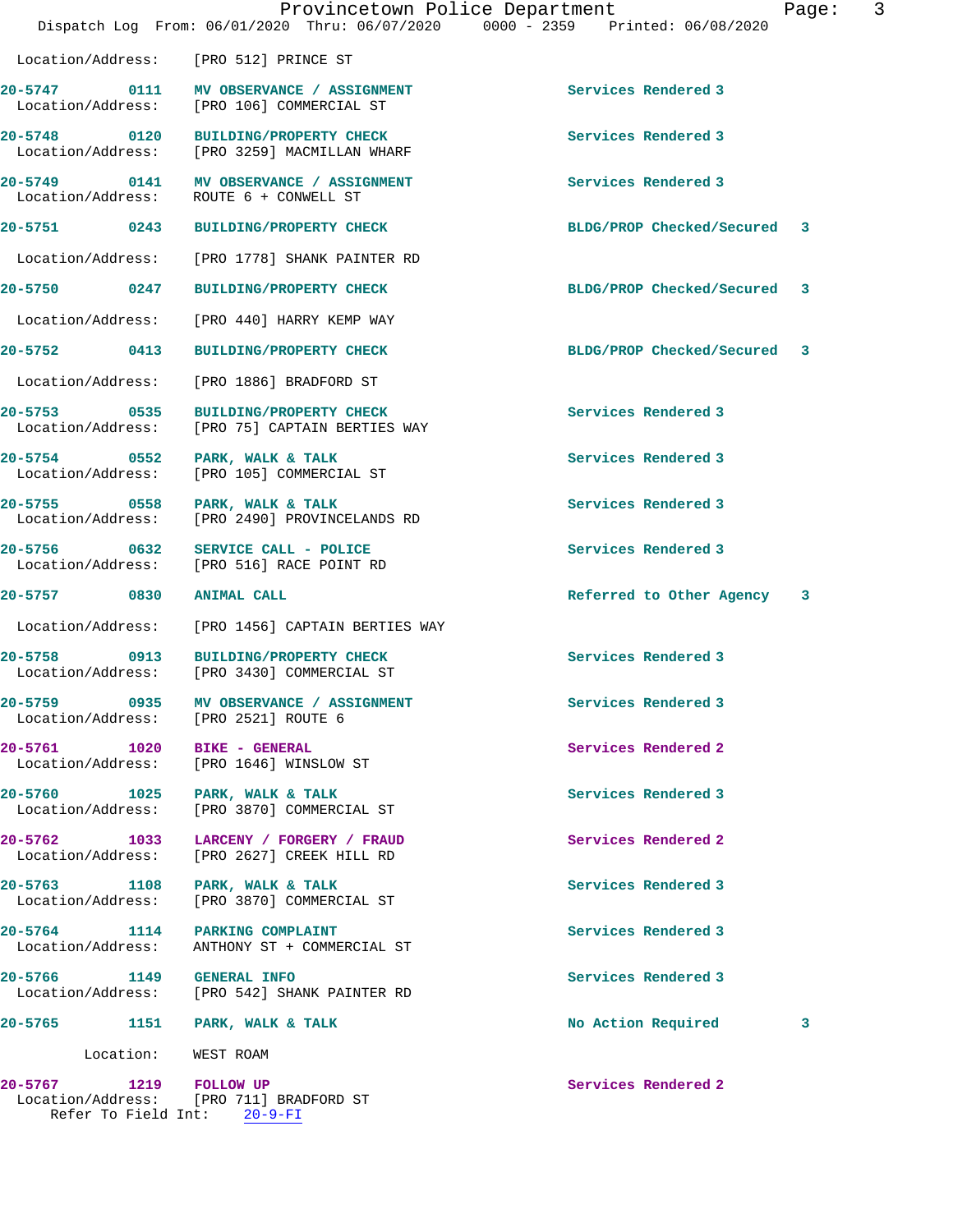|                                      |      | Provincetown Police Department<br>Dispatch Log From: 06/01/2020 Thru: 06/07/2020 0000 - 2359 Printed: 06/08/2020 |                            | Page: | 4 |
|--------------------------------------|------|------------------------------------------------------------------------------------------------------------------|----------------------------|-------|---|
|                                      |      | 20-5768 1229 SERVICE CALL - POLICE<br>Location/Address: [PRO 2548] HOWLAND ST                                    | Could Not Locate 3         |       |   |
|                                      |      | 20-5769 1240 BUILDING/PROPERTY CHECK<br>Location/Address: [PRO 2490] PROVINCELANDS RD                            | Services Rendered 3        |       |   |
|                                      |      | 20-5770 1332 MV OBSERVANCE / ASSIGNMENT<br>Location/Address: [PRO 3243] SHANK PAINTER RD                         | Services Rendered 3        |       |   |
|                                      |      | 20-5771 1333 MEDICAL EMERGENCY                                                                                   | Transported to Hospital    | 1     |   |
|                                      |      | Location/Address: [PRO 658] MOZART AVE                                                                           |                            |       |   |
| 20-5773 1357 FOLLOW UP               |      | Location/Address: [PRO 3670] SHANK PAINTER RD<br>Refer To Arrest: 20-36-AR                                       | $Arrest(s)$ Made 2         |       |   |
|                                      |      | 20-5774 1413 911 - GENERAL                                                                                       | Referred to Other Agency 1 |       |   |
|                                      |      | Location/Address: [PRO 2490] PROVINCELANDS RD                                                                    |                            |       |   |
|                                      |      | 20-5775 1442 BIKE - GENERAL<br>Location/Address: [PRO 701] BAKER AVE                                             | Services Rendered 2        |       |   |
|                                      |      | 20-5778 1556 MV OBSERVANCE / ASSIGNMENT<br>Location/Address: [PRO 3440] ROUTE 6                                  | Services Rendered 3        |       |   |
|                                      |      | 20-5779 1626 ASSIST CITIZEN<br>Location/Address: [PRO 542] SHANK PAINTER RD                                      | SPOKEN TO 3                |       |   |
|                                      |      | 20-5781 1650 BUILDING/PROPERTY CHECK<br>Location/Address: [PRO 3259] MACMILLAN WHARF                             | Services Rendered 3        |       |   |
| Location/Address:                    |      | 20-5782 1659 BUILDING/PROPERTY CHECK<br>[PRO 2483] COMMERCIAL ST                                                 | Services Rendered 3        |       |   |
|                                      |      | 20-5783 1701 BUILDING/PROPERTY CHECK<br>Location/Address: [PRO 2206] PILGRIMS LANDING                            | Services Rendered 3        |       |   |
|                                      |      | 20-5786 1937 MV BREAKING & ENTERING<br>Location/Address: [PRO 1440] WASHINGTON AVE                               | Services Rendered 2        |       |   |
| $20 - 5787$<br>Location/Address:     | 2020 | MV OBSERVANCE / ASSIGNMENT<br>ROUTE 6 + SNAIL RD                                                                 | Services Rendered 3        |       |   |
| 20-5788 2023                         |      | <b>GENERAL INFO</b>                                                                                              | No Action Required         | 3     |   |
| Location/Address:                    |      | [PRO 444] HIGH POLE HILL                                                                                         |                            |       |   |
| 20-5789                              | 2114 | <b>BUILDING/PROPERTY CHECK</b>                                                                                   | BLDG/PROP Checked/Secured  | 3     |   |
| Location/Address:                    |      | [PRO 711] BRADFORD ST                                                                                            |                            |       |   |
| 20-5790 20-5790<br>Location/Address: | 2220 | MEDICAL EMERGENCY<br>[PRO 3222] ALDEN ST                                                                         | PATIENT REFUSAL 1          |       |   |
| 20-5791<br>Location/Address:         | 2327 | <b>BUILDING/PROPERTY CHECK</b><br>[PRO 2977] COMMERCIAL ST                                                       | Services Rendered 3        |       |   |
| 20-5792                              | 2343 | <b>BUILDING/PROPERTY CHECK</b>                                                                                   | BLDG/PROP Checked/Secured  | 3     |   |
|                                      |      | Location/Address: [PRO 3609] COMMERCIAL ST                                                                       |                            |       |   |
|                                      |      | For Date: $06/03/2020 -$ Wednesday                                                                               |                            |       |   |
| $20 - 5793$                          | 0004 | MV OBSERVANCE / ASSIGNMENT                                                                                       | Services Rendered 3        |       |   |

Location/Address: [PRO 2494] BRADFORD ST

**20-5794 0015 BUILDING/PROPERTY CHECK BLDG/PROP Checked/Secured 3**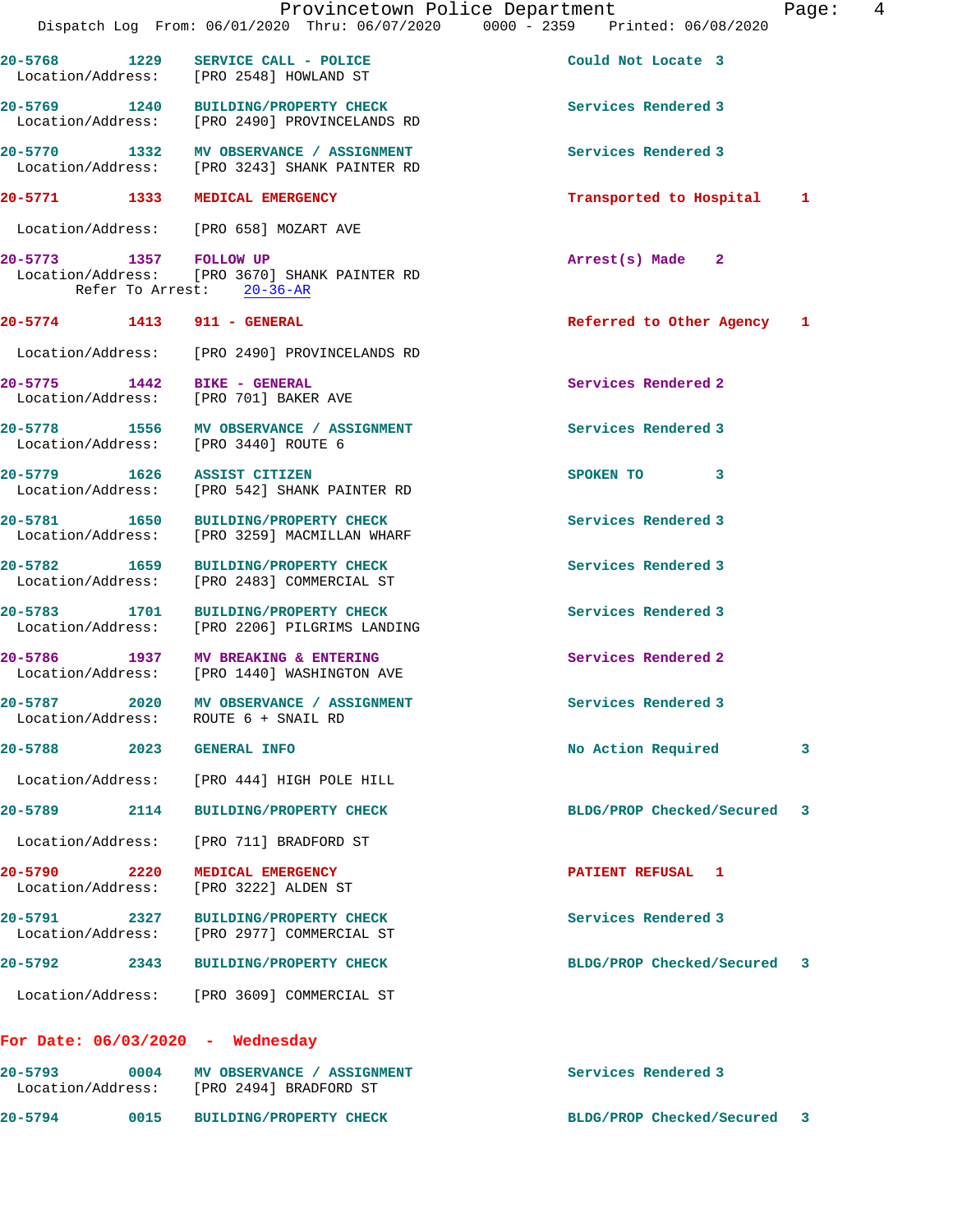|                                                   | Provincetown Police Department<br>Dispatch Log From: 06/01/2020 Thru: 06/07/2020 0000 - 2359 Printed: 06/08/2020 |                             | 5<br>Page: |
|---------------------------------------------------|------------------------------------------------------------------------------------------------------------------|-----------------------------|------------|
|                                                   | Location/Address: [PRO 711] BRADFORD ST                                                                          |                             |            |
| 20-5795 0021 MV STOP                              |                                                                                                                  | Citation / Warning Issued 3 |            |
|                                                   | Location/Address: COMMERCIAL ST + HOWLAND ST                                                                     |                             |            |
|                                                   | 20-5796 0109 BUILDING/PROPERTY CHECK<br>Location/Address: [PRO 3259] MACMILLAN WHARF                             | Services Rendered 3         |            |
|                                                   | 20-5797 0115 MV OBSERVANCE / ASSIGNMENT<br>Location/Address: ROUTE 6 + SHANK PAINTER RD                          | Services Rendered 3         |            |
|                                                   | 20-5798 0142 BUILDING/PROPERTY CHECK<br>Location/Address: [PRO 433] RYDER ST EXT                                 | Services Rendered 3         |            |
|                                                   | 20-5799 0230 BUILDING/PROPERTY CHECK<br>Location/Address: [PRO 2512] JEROME SMITH RD                             | Services Rendered 3         |            |
| 20-5800 0231 MV STOP<br>Refer To Arrest: 20-37-AR | Location/Address: [PRO 2520] PRINCE ST                                                                           | $Arrest(s)$ Made $3$        |            |
| 20-5801 0533 HAZARDS                              |                                                                                                                  | Referred to Other Agency 2  |            |
|                                                   | Location/Address: [PRO 223] COMMERCIAL ST                                                                        |                             |            |
|                                                   | 20-5802 0555 BUILDING/PROPERTY CHECK                                                                             | BLDG/PROP Checked/Secured 3 |            |
|                                                   | Location/Address: [PRO 3151] COMMERCIAL ST                                                                       |                             |            |
|                                                   | 20-5803 0618 BUILDING/PROPERTY CHECK<br>Location/Address: [PRO 2540] RACE POINT RD                               | Services Rendered 3         |            |
|                                                   | 20-5804 0625 SERVICE CALL - POLICE<br>Location/Address: [PRO 516] RACE POINT RD                                  | Services Rendered 3         |            |
|                                                   | 20-5805 0723 SERVICE CALL - POLICE<br>Location/Address: [PRO 2521] ROUTE 6                                       | <b>GONE ON ARRIVAL 3</b>    |            |
| 20-5807 0736 ANIMAL CALL                          | Location/Address: [PRO 516] RACE POINT RD                                                                        | <b>GONE ON ARRIVAL 2</b>    |            |
| 20-5808 0904                                      | SERVICE CALL - POLICE<br>Location/Address: [PRO 105] COMMERCIAL ST                                               | Services Rendered 3         |            |
| Location/Address: HARRY KEMP WAY                  | 20-5809 0936 MV OBSERVANCE / ASSIGNMENT                                                                          | Services Rendered 3         |            |
|                                                   | 20-5810 1045 ALARM - GENERAL<br>Location/Address: [PRO 629] COMMERCIAL ST                                        | False Alarm 1               |            |
| Location/Address:                                 | 20-5812 1158 MV OBSERVANCE / ASSIGNMENT<br>SHANK PAINTER RD + BROWNE ST                                          | Services Rendered 3         |            |
|                                                   | 20-5813 1217 COMPLAINT - GENERAL<br>Location/Address: [PRO 183] COMMERCIAL ST                                    | SPOKEN TO 3                 |            |
| 20-5814 1235 MEDICAL EMERGENCY                    |                                                                                                                  | Transported to Hospital 1   |            |
|                                                   | Location/Address: [PRO 2499] RACE POINT RD                                                                       |                             |            |
|                                                   | 20-5815 1245 PARK, WALK & TALK<br>Location/Address: [PRO 3870] COMMERCIAL ST                                     | Services Rendered 3         |            |
|                                                   | 20-5816 1448 SERVE PROTECTION ORDER<br>Location/Address: [PRO 542] SHANK PAINTER RD                              | Services Rendered 2         |            |
| 20-5817 1548 B & E / BURGLARY                     | Location/Address: [PRO 517] RACE POINT RD                                                                        | Services Rendered 2         |            |
| 1556<br>20-5818                                   | MV STOP                                                                                                          | <b>VERBAL WARNING 3</b>     |            |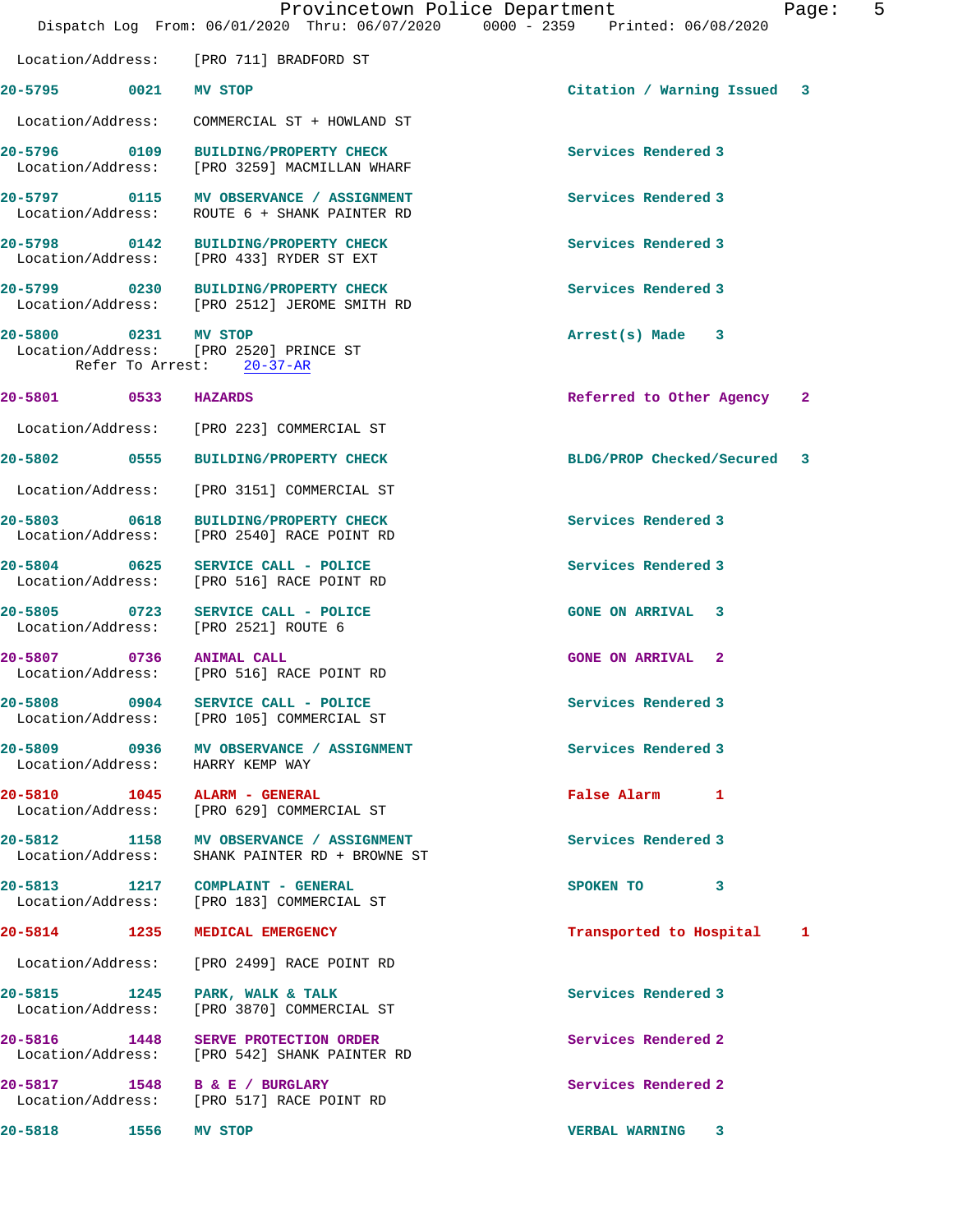| Paqe |
|------|
|------|

 Location/Address: [PRO 2577] BRADFORD ST **20-5819 1629 ASSIST CITIZEN Services Rendered 3**  Location/Address: [PRO 542] SHANK PAINTER RD **20-5820 1630 MV STOP VERBAL WARNING 3**  Location/Address: [PRO 943] HARRY KEMP WAY **20-5821 1724 LOST PROPERTY Services Rendered 3**  Location/Address: [PRO 539] SHANK PAINTER RD **20-5822 1813 MV OBSERVANCE / ASSIGNMENT Services Rendered 3**  Location/Address: PRINCE ST + BRADFORD ST **20-5824 1820 PARK, WALK & TALK Services Rendered 3**  Location/Address: WINTHROP ST + COMMERCIAL ST **20-5823 1847 PARK, WALK & TALK Services Rendered 3**  Location/Address: [PRO 165] COMMERCIAL ST **20-5826 1905 ANIMAL CALL Services Rendered 2**  Location/Address: [PRO 2977] COMMERCIAL ST **20-5827 1950 BUILDING/PROPERTY CHECK BLDG/PROP Checked/Secured 3** Location/Address: [PRO 539] SHANK PAINTER RD 20-5828 2008 MV OBSERVANCE / ASSIGNMENT **Services Rendered 3**  Location/Address: BRADFORD ST + HOWLAND ST **20-5829 2011 MV STOP VERBAL WARNING 3**  Location/Address: [PRO 2490] PROVINCELANDS RD **20-5830 2116 MEDICAL EMERGENCY PATIENT REFUSAL 1**<br>
Location/Address: [PRO 2227] BRADFORD ST [PRO 2227] BRADFORD ST **20-5831 2215 MV STOP Citation / Warning Issued 3** Location/Address: [PRO 37] BRADFORD ST **For Date: 06/04/2020 - Thursday 20-5832 0028 BUILDING/PROPERTY CHECK Services Rendered 3**  Location/Address: [PRO 526] RYDER ST EXT **20-5833 0037 BUILDING/PROPERTY CHECK Services Rendered 3**  Location/Address: [PRO 72] PROVINCELANDS RD **20-5834 0056 BUILDING/PROPERTY CHECK Services Rendered 3**  Location/Address: [PRO 3259] MACMILLAN WHARF 20-5835 0058 MV OBSERVANCE / ASSIGNMENT **Services Rendered 3 Services Rendered 3 Services** Rendered 3 [PRO 106] COMMERCIAL ST **20-5836 0105 MV OBSERVANCE / ASSIGNMENT Services Rendered 3**  Location/Address: ROUTE 6 + SHANK PAINTER RD **20-5837 0112 MEDICAL EMERGENCY Transported to Hospital 1**

**20-5838 0134 MEDICAL EMERGENCY Services Rendered 1** 

Location/Address: [PRO 1581] MECHANIC ST

Location/Address: [PRO 447] JEROME SMITH RD

Location/Address: [PRO 2500] COMMERCIAL ST

Location/Address: COMMERCIAL ST

**20-5839 0327 BUILDING/PROPERTY CHECK Services Rendered 3** 

**20-5840 0513 BUILDING/PROPERTY CHECK Services Rendered 3**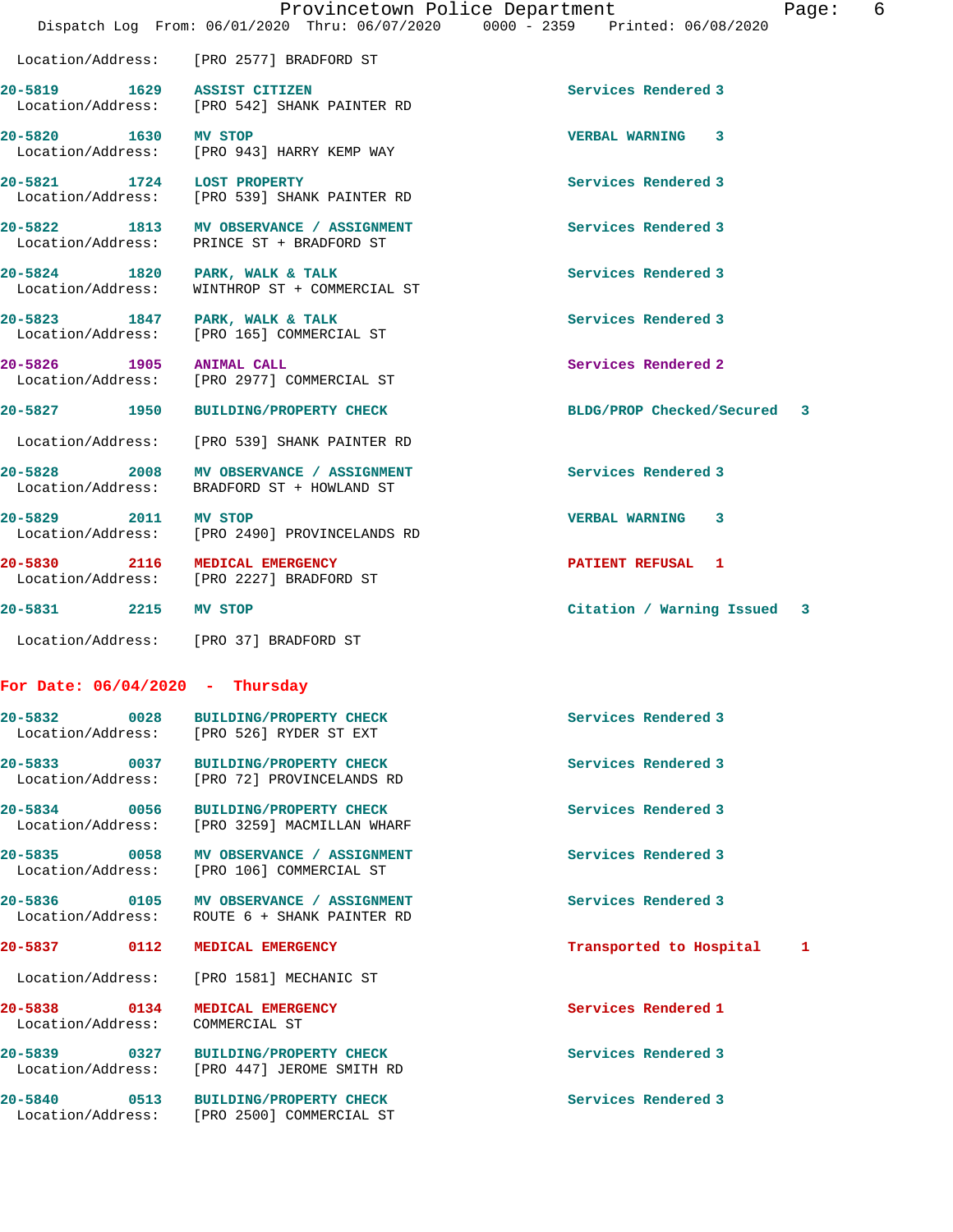| 20-5841 0520 PARK, WALK & TALK                  | Location/Address: [PRO 3259] MACMILLAN WHARF                                                                  | Services Rendered 3       |  |
|-------------------------------------------------|---------------------------------------------------------------------------------------------------------------|---------------------------|--|
|                                                 | 20-5842 0537 MV OBSERVANCE / ASSIGNMENT<br>Location/Address: ROUTE 6 + CONWELL ST                             | Services Rendered 3       |  |
|                                                 | 20-5843 0537 MV OBSERVANCE / ASSIGNMENT<br>Location/Address: SHANK PAINTER RD                                 | Services Rendered 3       |  |
| 20-5844 0603                                    | SERVICE CALL - POLICE<br>Location/Address: [PRO 516] RACE POINT RD                                            | Services Rendered 3       |  |
| 20-5845 0727 LOST PROPERTY<br>Location/Address: | PLEASANT ST                                                                                                   | Services Rendered 3       |  |
|                                                 | 20-5846 0837 COMPLAINT - GENERAL<br>Location/Address: WASHINGTON AVE + COMMERCIAL ST                          | SPOKEN TO 3               |  |
| Location/Address: [PRO 2521] ROUTE 6            | 20-5847 0910 MV OBSERVANCE / ASSIGNMENT                                                                       | Services Rendered 3       |  |
|                                                 | 20-5848 0935 ESCORT / TRANSPORT<br>Location/Address: [PRO 1645] HARRY KEMP WAY                                | Services Rendered 3       |  |
|                                                 | 20-5849 0952 PARK, WALK & TALK<br>Location/Address: [PRO 2499] RACE POINT RD                                  | Services Rendered 3       |  |
| 20-5851 1102 MEDICAL EMERGENCY                  |                                                                                                               | Transported to Hospital 1 |  |
| Location/Address: COMMERCIAL ST                 |                                                                                                               |                           |  |
| 20-5853 1152                                    | SERVICE CALL - POLICE<br>Location/Address: [PRO 564] BAYBERRY AVE                                             | SPOKEN TO 3               |  |
| 20-5852 1203                                    | <b>MEDICAL EMERGENCY</b><br>Location/Address: [PRO 3296] SHANK PAINTER RD                                     | Services Rendered 1       |  |
| 20-5855 1312                                    | 911 - GENERAL<br>Location/Address: [PRO 1209] COMMERCIAL ST                                                   | SPOKEN TO 1               |  |
| 20-5856 1403 MV COLLISION                       | Location/Address: [PRO 4157] COMMERCIAL ST                                                                    | <b>GONE ON ARRIVAL 1</b>  |  |
| 20-5857 1406 MEDICAL EMERGENCY                  |                                                                                                               | Transported to Hospital 1 |  |
|                                                 | Location/Address: [PRO 3296] SHANK PAINTER RD                                                                 |                           |  |
| 20–5858 1539                                    | <b>BUILDING/PROPERTY CHECK</b><br>Location/Address: [PRO 3259] MACMILLAN WHARF                                | Services Rendered 3       |  |
| 20-5859 1540                                    | <b>BUILDING/PROPERTY CHECK</b><br>Location/Address: [PRO 3259] MACMILLAN WHARF                                | Services Rendered 3       |  |
| 20-5862 1549 GENERAL INFO<br>Location/Address:  | ROUTE 6                                                                                                       | Services Rendered 3       |  |
| 20-5860 1552                                    | <b>BUILDING/PROPERTY CHECK</b><br>Location/Address: [PRO 2483] COMMERCIAL ST                                  | Services Rendered 3       |  |
|                                                 | 20-5861 1555 BUILDING/PROPERTY CHECK<br>Location/Address: [PRO 2206] PILGRIMS LANDING                         | Services Rendered 3       |  |
|                                                 | 20-5863 1601 MV OBSERVANCE / ASSIGNMENT<br>Location/Address: [PRO 3243] SHANK PAINTER RD                      | Services Rendered 3       |  |
|                                                 | 20-5864 1611 HARASSMENT / THREATS<br>Location/Address: [PRO 2198] FRANKLIN ST<br>Refer To Field Int: 20-11-FI | 2<br>SPOKEN TO            |  |
| 20-5874 1644 ANIMAL CALL                        | Location/Address: [PRO 2559] COMMERCIAL ST                                                                    | 2<br>SPOKEN TO            |  |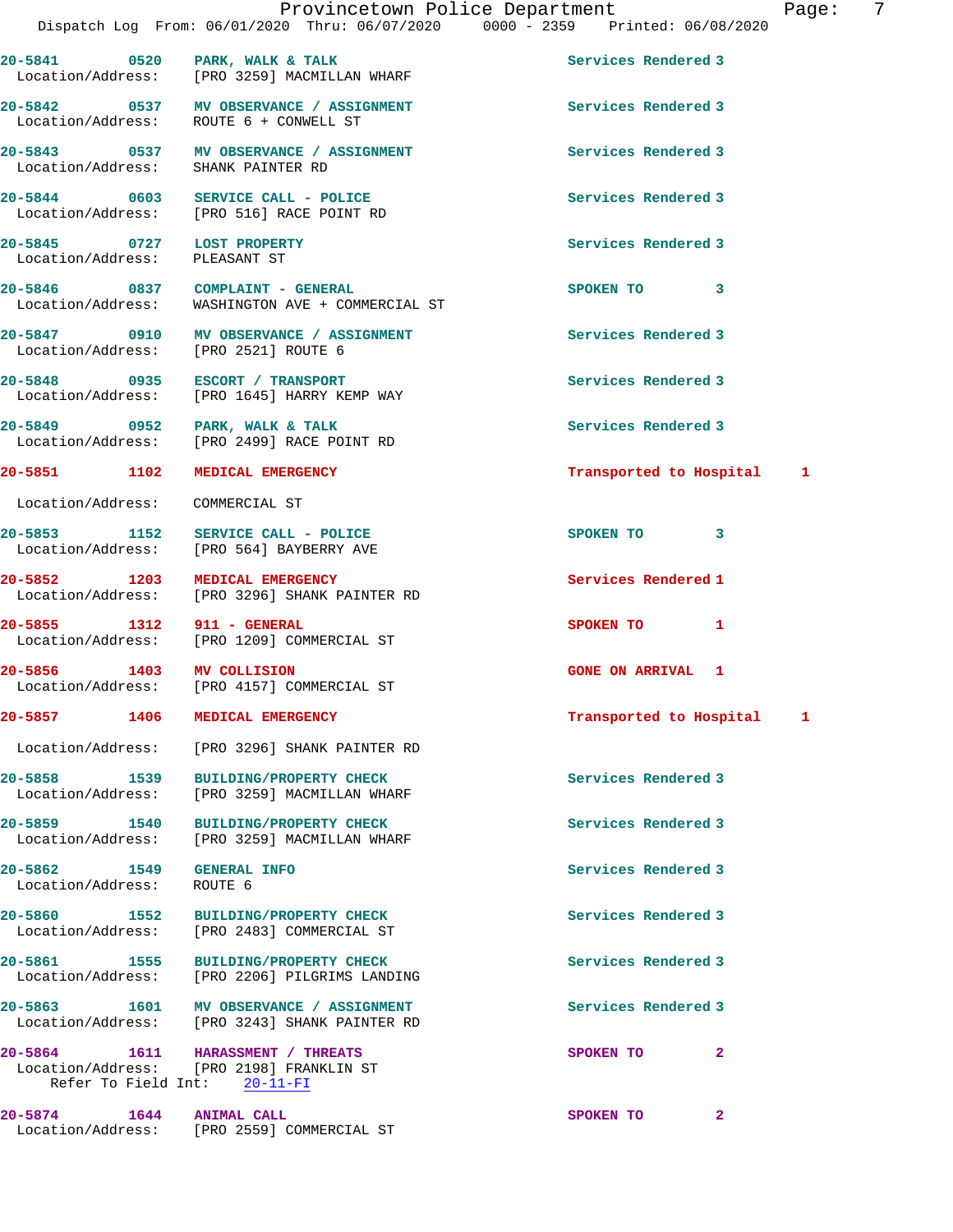**20-5866 1709 LARCENY / FORGERY / FRAUD SPOKEN TO 2**  Location/Address: [PRO 768] BRADFORD ST 20-5865 1712 PARK, WALK & TALK **Services Rendered 3**  Location: [PRO 3431] LOPES SQUARE 20-5867 **1740** PARK, WALK & TALK **Services Rendered 3**  Location/Address: [PRO 105] COMMERCIAL ST **20-5868 1839 MV STOP Citation / Warning Issued 3** Location/Address: RACE POINT RD + NELSON AVE **20-5870 1916 LARCENY / FORGERY / FRAUD Services Rendered 2**  Location/Address: [PRO 3696] COMMERCIAL ST **20-5871 1927 MV STOP Citation / Warning Issued 3** Location/Address: [PRO 3431] COMMERCIAL ST **20-5872 1934 MEDICAL EMERGENCY PATIENT REFUSAL 1**  Location/Address: [PRO VNEW] HOWLAND ST **20-5873 1956 ANIMAL CALL Services Rendered 2**  Location/Address: COMMERCIAL ST **20-5875 2039 LOST PROPERTY Services Rendered 3**  Location/Address: [PRO 542] SHANK PAINTER RD **For Date: 06/05/2020 - Friday 20-5876 0007 MV OBSERVANCE / ASSIGNMENT Services Rendered 3**  Location/Address: SNAIL RD + COMMERCIAL ST

Location/Address: ROUTE 6 + CONWELL ST

**20-5878 0148 MV OBSERVANCE / ASSIGNMENT Services Rendered 3** 

**20-5879 0157 BUILDING/PROPERTY CHECK Services Rendered 3**  Location/Address: [PRO 3259] MACMILLAN WHARF

Location/Address: [PRO 2540] RACE POINT RD

Location/Address: BRADFORD ST

**20-5880 0202 BUILDING/PROPERTY CHECK Services Rendered 3** 

[PRO 106] COMMERCIAL ST

**20-5881 0214 BUILDING/PROPERTY CHECK BLDG/PROP Checked/Secured 3**

**20-5882 0240 MV OBSERVANCE / ASSIGNMENT Services Rendered 3**  Location/Address: BRADFORD ST + RYDER ST

**20-5883 0251 MV OBSERVANCE / ASSIGNMENT Services Rendered 3**  Location/Address: SHANK PAINTER RD + JEROME SMITH RD

**20-5877 0135 MV OBSERVANCE / ASSIGNMENT Services Rendered 3** 

**20-5884 0325 BUILDING/PROPERTY CHECK Services Rendered 3**  Location/Address: [PRO 537] SHANK PAINTER RD

**20-5885 0529 MV OBSERVANCE / ASSIGNMENT Services Rendered 3**  Location/Address: HIGH POLE HILL + BRADFORD ST

**20-5886 0541 MV OBSERVANCE / ASSIGNMENT Services Rendered 3**  Location/Address: SHANK PAINTER RD

**20-5887 0635 BUILDING/PROPERTY CHECK BLDG/PROP Checked/Secured 3**

Location/Address: [PRO 1778] SHANK PAINTER RD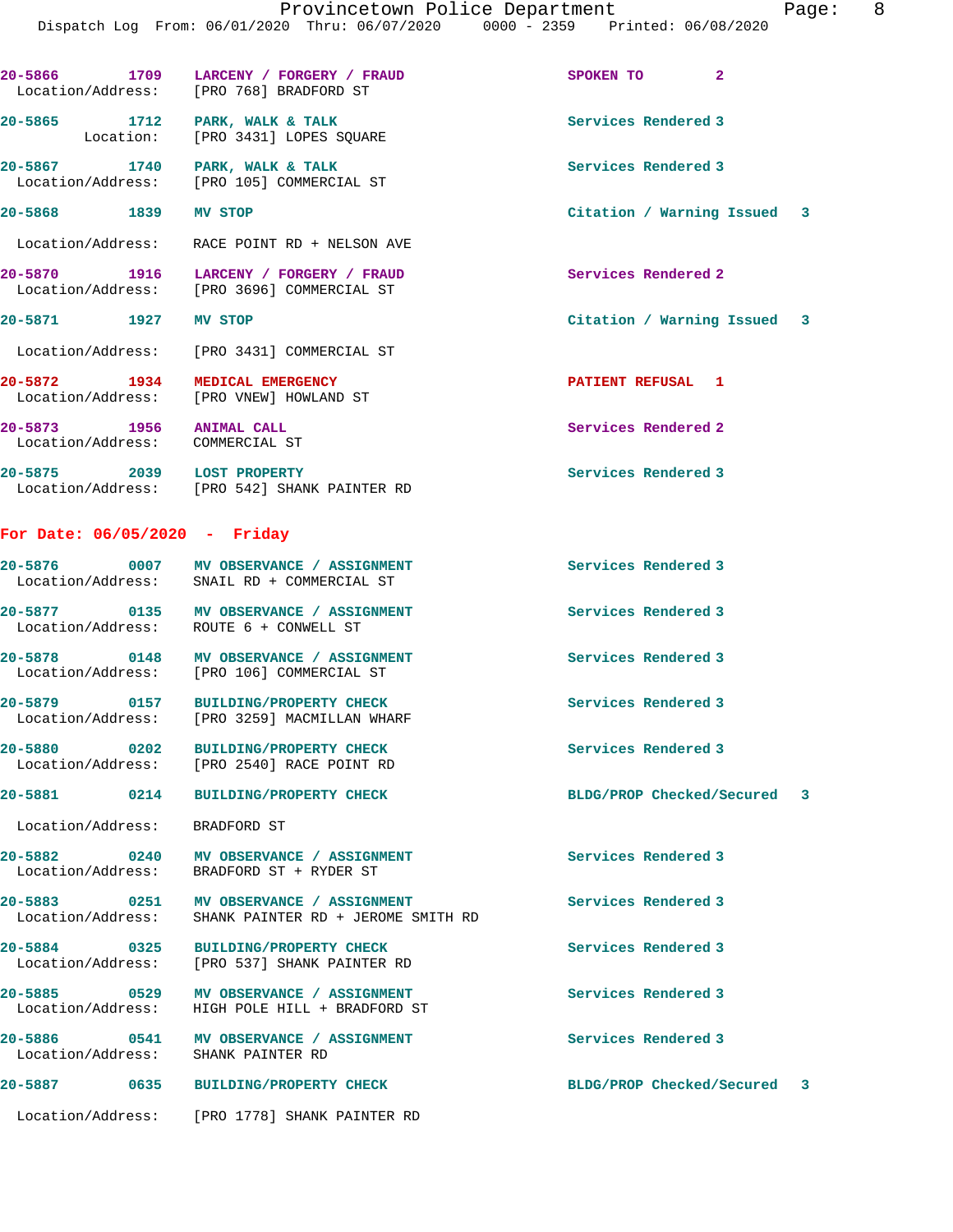**20-5888 0735 PET PANTRY Services Rendered 3**  Location/Address: [PRO 3296] SHANK PAINTER RD

**20-5889 0804 MV COMPLAINT Could Not Locate 2**  Location/Address:

**20-5890 0917 FLIGHT OVERAGE Services Rendered 3**  Location/Address: [PRO 516] RACE POINT RD

**20-5891 0918 BY-LAW VIOLATION Could Not Locate 2**  MECHANIC ST + COMMERCIAL ST

**20-5892 0919 ANIMAL CALL Services Rendered 2**  Location/Address: [PRO 2041] COMMERCIAL ST

**20-5893 1003 ANIMAL CALL Services Rendered 2**  Location/Address: [PRO 682] ATKINS MAYO RD

**20-5895 1034 TRAPPED FOX Services Rendered 2**  Location/Address: [PRO 4043] COMMERCIAL ST

**20-5896 1125 FOOD PICK-UP Services Rendered 3**  Location/Address: [PRO 569] WINSLOW ST

**20-5897 1210 ANIMAL CALL Services Rendered 2**  Location/Address: [PRO 682] ATKINS MAYO RD

**20-5898 1212 STOLEN BIKE LIGHTS Services Rendered 2**  Location/Address: [PRO 569] WINSLOW ST

20-5899 1233 MV COMPLAINT<br>
Location/Address: [PRO 210] COMMERCIAL ST [PRO 210] COMMERCIAL ST

Location/Address: [PRO 2540] RACE POINT RD

20-5901 1326 PARK, WALK & TALK<br>
Location/Address: [PRO 3870] COMMERCIAL ST [PRO 3870] COMMERCIAL ST

**20-5902 1346 MV COMPLAINT Services Rendered 2**  Location/Address: [PRO 569] WINSLOW ST

**20-5903 1355 ANIMAL CALL Services Rendered 2**  Location/Address: [PRO 2793] COMMERCIAL ST

20-5904 1406 PARK, WALK & TALK **Services Rendered 3** Location/Address: [PRO 3241] COMMERCIAL ST

**20-5905 1519 GENERAL INFO Services Rendered 3**  Location/Address: [PRO 545] SHANK PAINTER RD

20-5906 1530 SUSPICIOUS ACTIVITY **1590 Could Not Locate 2**<br>
Location/Address: COMMERCIAL ST

Location/Address:

Location/Address:

**20-5907 1559 BUILDING/PROPERTY CHECK Services Rendered 3**  Location/Address: [PRO 3259] MACMILLAN WHARF

**20-5908 1613 PARK, WALK & TALK Services Rendered 3**  Location/Address: [PRO 105] COMMERCIAL ST

**20-5909 1700 BUILDING/PROPERTY CHECK Services Rendered 3**  Location/Address: [PRO 2483] COMMERCIAL ST

**20-5910 1718 BUILDING/PROPERTY CHECK Services Rendered 3**  Location/Address: [PRO 2540] RACE POINT RD

**20-5911 1827 MV STOP VERBAL WARNING 3** 

**20-5900 1236 ASSIST CITIZEN Referred to Other Agency 3**

**20-5913 2031 MEDICAL EMERGENCY Transported to Hospital 1**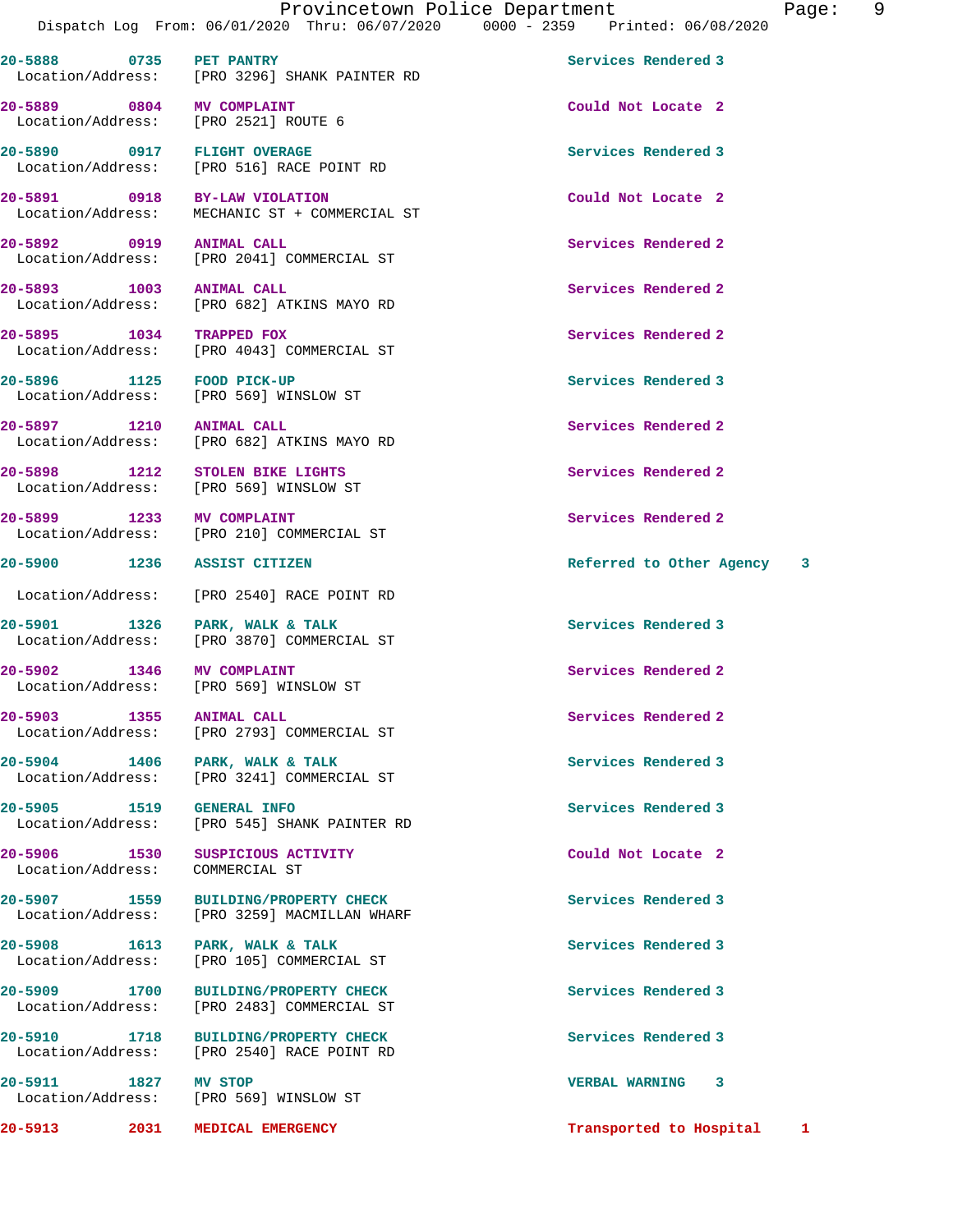|                                      | Provincetown Police Department<br>Dispatch Log From: 06/01/2020 Thru: 06/07/2020 0000 - 2359 Printed: 06/08/2020 | Page:                       | 10 |
|--------------------------------------|------------------------------------------------------------------------------------------------------------------|-----------------------------|----|
|                                      | Location/Address: [PRO 30] BRADFORD ST                                                                           |                             |    |
| 20-5914 2041                         | <b>MV STOP</b><br>Location/Address: ROUTE 6 + SHANK PAINTER RD                                                   | <b>VERBAL WARNING 3</b>     |    |
|                                      | 20-5915 2058 MV OBSERVANCE / ASSIGNMENT<br>Location/Address: [PRO 3287] ROUTE 6                                  | Services Rendered 3         |    |
|                                      | 20-5916 2336 MV OBSERVANCE / ASSIGNMENT<br>Location/Address: HIGH POLE HILL + BRADFORD ST                        | Services Rendered 3         |    |
| For Date: $06/06/2020$ - Saturday    |                                                                                                                  |                             |    |
|                                      | 20-5917 0003 BUILDING/PROPERTY CHECK                                                                             | BLDG/PROP Checked/Secured 3 |    |
|                                      | Location/Address: [PRO 554] TREMONT ST                                                                           |                             |    |
|                                      | 20-5918 0023 MV OBSERVANCE / ASSIGNMENT<br>Location/Address: SHANK PAINTER RD + CAPTAIN BERTIES WAY              | Services Rendered 3         |    |
|                                      | 20-5919 0030 MEDICAL EMERGENCY<br>Location/Address: [PRO 2616] COMMERCIAL ST                                     | PATIENT REFUSAL 1           |    |
| 20-5920                              | 0056 BUILDING/PROPERTY CHECK<br>Location/Address: [PRO 3259] MACMILLAN WHARF                                     | Services Rendered 3         |    |
|                                      | 20-5921 0115 BUILDING/PROPERTY CHECK                                                                             | BLDG/PROP Checked/Secured 3 |    |
|                                      | Location/Address: [PRO 530] SHANK PAINTER RD                                                                     |                             |    |
| Location/Address:                    | 20-5922 0136 BUILDING/PROPERTY CHECK<br>[PRO 2483] COMMERCIAL ST                                                 | Services Rendered 3         |    |
| 20-5923 0146                         | <b>BUILDING/PROPERTY CHECK</b>                                                                                   | BLDG/PROP Checked/Secured 3 |    |
|                                      | Location/Address: [PRO 488] MAYFLOWER ST                                                                         |                             |    |
|                                      | 20-5924 0222 MV OBSERVANCE / ASSIGNMENT<br>Location/Address: ROUTE 6 + SNAIL RD                                  | Services Rendered 3         |    |
| 20-5925<br>0241<br>Location/Address: | <b>BUILDING/PROPERTY CHECK</b><br>[PRO 2206] PILGRIMS LANDING                                                    | Services Rendered 3         |    |
| 20-5926 0448                         | <b>BUILDING/PROPERTY CHECK</b>                                                                                   | BLDG/PROP Checked/Secured 3 |    |
| Location/Address:                    | [PRO 379] COMMERCIAL ST                                                                                          |                             |    |
| 20-5927 0506                         | MV OBSERVANCE / ASSIGNMENT<br>Location/Address: [PRO 3430] COMMERCIAL ST                                         | Services Rendered 3         |    |
| 20-5928 0514<br>Location/Address:    | MV OBSERVANCE / ASSIGNMENT<br>ROUTE 6 + HOWLAND ST                                                               | Services Rendered 3         |    |
| 20-5929 0611<br>Location/Address:    | <b>BUILDING/PROPERTY CHECK</b><br>[PRO 2540] RACE POINT RD                                                       | Services Rendered 3         |    |
| 20-5930 0615                         | <b>BUILDING/PROPERTY CHECK</b>                                                                                   | BLDG/PROP Checked/Secured 3 |    |
| Location/Address:                    | [PRO 1778] SHANK PAINTER RD                                                                                      |                             |    |
| 20-5931 0617<br>Location/Address:    | <b>FLIGHT COVERAGE</b><br>[PRO 516] RACE POINT RD                                                                | Services Rendered 3         |    |
| Location/Address:                    | 20-5933 0839 PARK, WALK & TALK<br>[PRO 2500] COMMERCIAL ST                                                       | Services Rendered 3         |    |
| 20-5934 0901 911 - GENERAL           |                                                                                                                  | Referred to Other Agency 1  |    |
|                                      | Location/Address: [EAH] HERRING BROOK RD                                                                         |                             |    |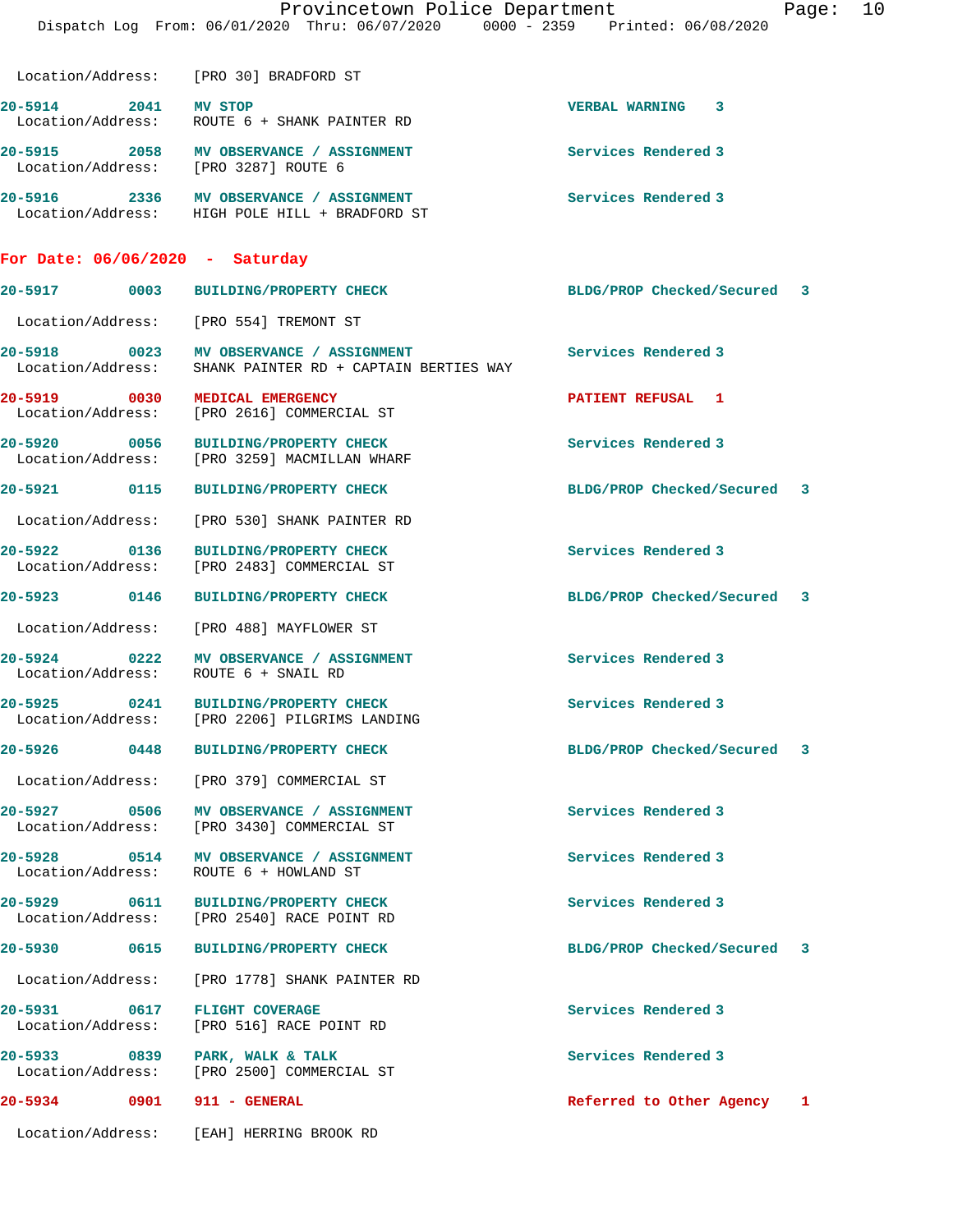|                            |      | 20-5935 0931 BUILDING/PROPERTY CHECK<br>Location/Address: [PRO 3259] MACMILLAN WHARF            | Services Rendered 3         |   |   |
|----------------------------|------|-------------------------------------------------------------------------------------------------|-----------------------------|---|---|
| 20-5937 1003 MV STOP       |      | Location/Address: [PRO 3296] SHANK PAINTER RD                                                   | <b>VERBAL WARNING 3</b>     |   |   |
|                            |      | 20-5936 1004 MV OBSERVANCE / ASSIGNMENT<br>Location/Address: JEROME SMITH RD + SHANK PAINTER RD | Services Rendered 3         |   |   |
|                            |      | 20-5938 1011 PARK, WALK & TALK<br>Location/Address: [PRO 4136] BRADFORD ST                      | Services Rendered 3         |   |   |
|                            |      | 20-5939 1018 BY-LAW VIOLATION<br>Location/Address: [PRO 105] COMMERCIAL ST                      | Services Rendered 2         |   |   |
| 20-5940 1027 MV STOP       |      | Location/Address: [PRO 3296] SHANK PAINTER RD                                                   | <b>VERBAL WARNING 3</b>     |   |   |
| 20-5941 1032 ANIMAL CALL   |      | Location/Address: [PRO 2519] ROUTE 6                                                            | Services Rendered 2         |   |   |
| 20-5942 1120               |      | <b>ID THEFT</b><br>Location/Address: [PRO 895] COTTAGE ST                                       | Services Rendered 2         |   |   |
| 20-5943 1146               |      | <b>ANIMAL CALL</b><br>Location/Address: [PRO 2519] ROUTE 6                                      | Services Rendered 2         |   |   |
| 20-5944 1227               |      | <b>FOLLOW UP</b><br>Location/Address: [PRO 682] ATKINS MAYO RD                                  | FOLLOW UP <sub>2</sub>      |   |   |
| 20-5945 1238 MV COMPLAINT  |      | Location/Address: [PRO 1268] COMMERCIAL ST                                                      | Services Rendered 2         |   |   |
|                            |      | 20-5946 1257 TRAFFIC CONTROL<br>Location/Address: RYDER ST + COMMERCIAL ST                      | Services Rendered 3         |   |   |
|                            |      | 20-5948 1343 RACCOON PROBLEM<br>Location/Address: [PRO 2818] CONWELL ST                         | Services Rendered 2         |   |   |
| 20-5949 1348 SEAL REMAINS  |      |                                                                                                 | Referred to Other Agency 2  |   |   |
|                            |      | Location/Address: [PRO 1356] COMMERCIAL ST                                                      |                             |   |   |
|                            |      | 20-5950 1507 MV OBSERVANCE / ASSIGNMENT<br>Location/Address: PRINCE ST + BRADFORD ST            | Services Rendered 3         |   |   |
| 20-5951 20-                |      | 1520 BY-LAW VIOLATION                                                                           | Referred to Other Agency    |   | 2 |
|                            |      | Location/Address: [PRO 105] COMMERCIAL ST                                                       |                             |   |   |
| 20–5953 1545               |      | <b>BUILDING/PROPERTY CHECK</b>                                                                  | BLDG/PROP Checked/Secured 3 |   |   |
|                            |      | Location/Address: [PRO 3247] PEARL ST                                                           |                             |   |   |
| 20-5954 1604 911 - GENERAL |      | Location/Address: [PRO 106] COMMERCIAL ST                                                       | Services Rendered 1         |   |   |
| 20-5955 1614               |      | <b>MV STOP</b><br>Location/Address: BRADFORD ST + HANCOCK ST                                    | <b>VERBAL WARNING</b>       | 3 |   |
| 20-5957 1823               |      | <b>GENERAL INFO</b><br>Location/Address: [PRO 191] COMMERCIAL ST                                | SPOKEN TO                   | 3 |   |
| 20-5958 1913               |      | MV STOP<br>Location/Address:    ROUTE 6 + HOWLAND ST                                            | <b>VERBAL WARNING</b>       | 3 |   |
|                            |      | 20-5959 1945 PARKING COMPLAINT<br>Location/Address: [PRO 1268] COMMERCIAL ST                    | Services Rendered 3         |   |   |
| 20-5960                    | 2050 | MV OBSERVANCE / ASSIGNMENT                                                                      | Services Rendered 3         |   |   |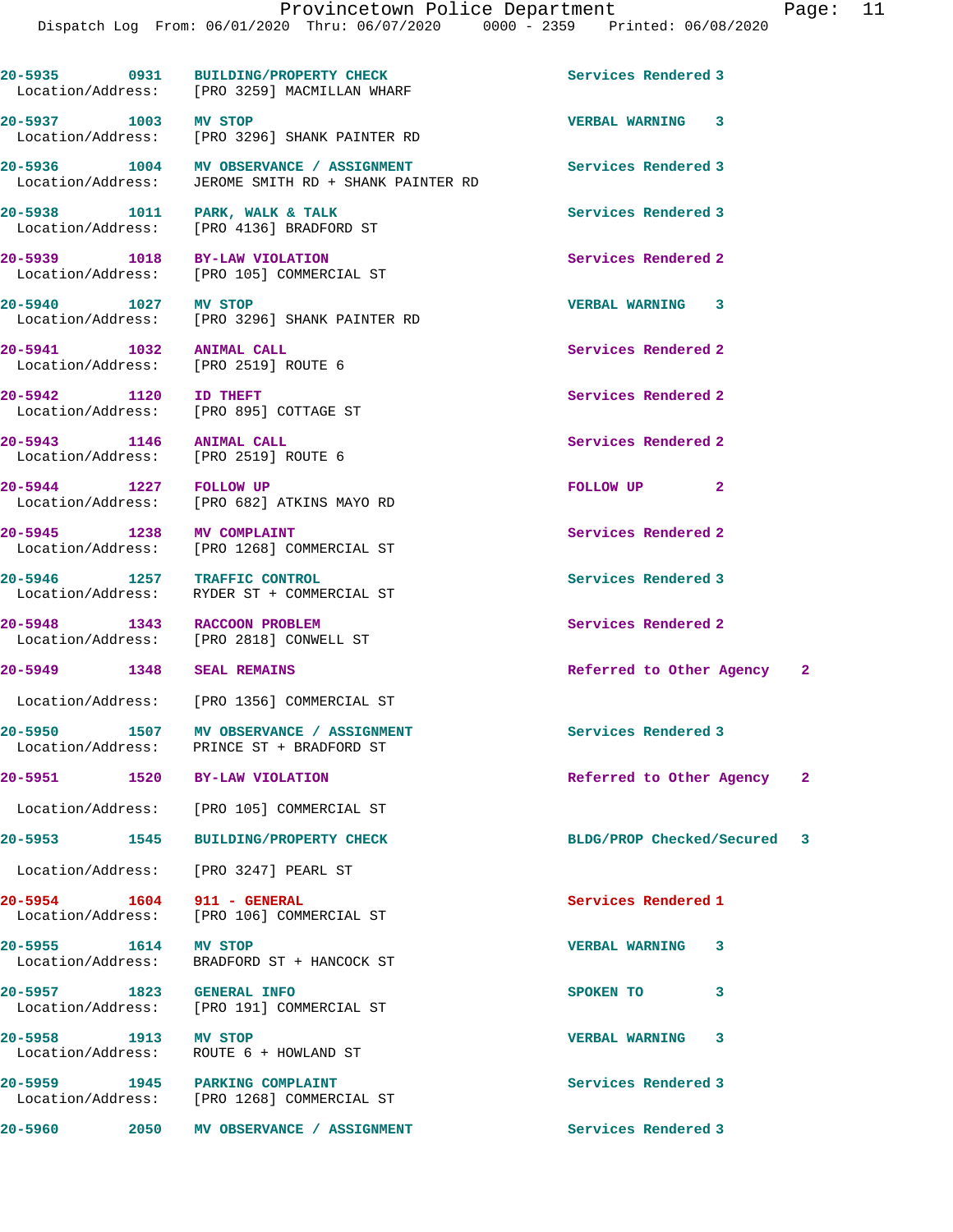|                                                       | Provincetown Police Department<br>Dispatch Log From: 06/01/2020 Thru: 06/07/2020 0000 - 2359 Printed: 06/08/2020  |                             | Page: 12 |  |
|-------------------------------------------------------|-------------------------------------------------------------------------------------------------------------------|-----------------------------|----------|--|
|                                                       | Location/Address: JEROME SMITH RD + SHANK PAINTER RD                                                              |                             |          |  |
|                                                       | 20-5961 2055 ASSIST DEPARTMENT / MUTUAL AID Services Rendered 3<br>Location/Address: [TRU] ROUTE 6 + HIGH HEAD RD |                             |          |  |
|                                                       | 20-5962 2111 ASSIST DEPARTMENT / MUTUAL AID<br>Location/Address: [TRU] ROUTE 6 + HIGH HEAD RD                     | Services Rendered 3         |          |  |
| 20-5963 2144 MV STOP                                  | Location/Address: [PRO 765] BRADFORD ST                                                                           | VERBAL WARNING 3            |          |  |
| 20-5964 2155 MV DISABLED<br>Location/Address: ROUTE 6 |                                                                                                                   | SPOKEN TO 2                 |          |  |
|                                                       | 20-5965 2323 MV OBSERVANCE / ASSIGNMENT<br>Location/Address: ROUTE 6 + SHANK PAINTER RD                           | Services Rendered 3         |          |  |
| For Date: $06/07/2020 -$ Sunday                       |                                                                                                                   |                             |          |  |
|                                                       | 20-5967 0011 MV STOP<br>Location/Address: [PRO 521] ROUTE 6                                                       | <b>VERBAL WARNING 3</b>     |          |  |
|                                                       | 20-5966 0015 BUILDING/PROPERTY CHECK<br>Location/Address: [PRO 433] RYDER ST EXT                                  | Services Rendered 3         |          |  |
|                                                       | 20-5968 0038 MV OBSERVANCE / ASSIGNMENT<br>Location/Address: [PRO 595] BRADFORD ST                                | Services Rendered 3         |          |  |
|                                                       | 20-5969 0046 BUILDING/PROPERTY CHECK<br>Location/Address: [PRO 3296] SHANK PAINTER RD                             | SPOKEN TO 3                 |          |  |
|                                                       | 20-5970 0103 BUILDING/PROPERTY CHECK                                                                              | BLDG/PROP Checked/Secured 3 |          |  |
|                                                       | Location/Address: [PRO 545] SHANK PAINTER RD                                                                      |                             |          |  |
|                                                       | 20-5971 0123 BUILDING/PROPERTY CHECK                                                                              | BLDG/PROP Checked/Secured 3 |          |  |
|                                                       | Location/Address: [PRO 516] RACE POINT RD                                                                         |                             |          |  |
|                                                       | 20-5972 0225 MV OBSERVANCE / ASSIGNMENT                                                                           | BLDG/PROP Checked/Secured 3 |          |  |
| Location/Address:                                     | COMMERCIAL ST + SNAIL RD                                                                                          |                             |          |  |
|                                                       | 20-5973 0253 BUILDING/PROPERTY CHECK<br>Location/Address: [PRO 2898] JEROME SMITH RD                              | Services Rendered 3         |          |  |
|                                                       | 20-5974 0422 BUILDING/PROPERTY CHECK                                                                              | BLDG/PROP Checked/Secured 3 |          |  |
|                                                       | Location/Address: [PRO 1886] BRADFORD ST                                                                          |                             |          |  |
|                                                       | 20-5975 0514 MV OBSERVANCE / ASSIGNMENT<br>Location/Address: ROUTE 6 + HOWLAND ST                                 | Services Rendered 3         |          |  |
| 20-5976 0535 ANIMAL CALL                              | Location/Address: [PRO 1210] PEARL ST                                                                             | Services Rendered 2         |          |  |
|                                                       | 20-5977 0601 PARK, WALK & TALK<br>Location/Address: [PRO 3259] MACMILLAN WHARF                                    | Services Rendered 3         |          |  |
| 20-5978 0749 MV STOP                                  |                                                                                                                   | No Action Required          | 3        |  |
|                                                       | Location/Address: [PRO 1168] WINTHROP ST                                                                          |                             |          |  |
|                                                       | 20-5979 0756 MV OBSERVANCE / ASSIGNMENT<br>Location/Address: ROUTE 6 + SNAIL RD                                   | Services Rendered 3         |          |  |
|                                                       | 20-5980 0848 BUILDING/PROPERTY CHECK<br>Location/Address: [PRO 3430] COMMERCIAL ST                                | Services Rendered 3         |          |  |
| 20-5984 0902 ANIMAL CALL                              |                                                                                                                   | Services Rendered 2         |          |  |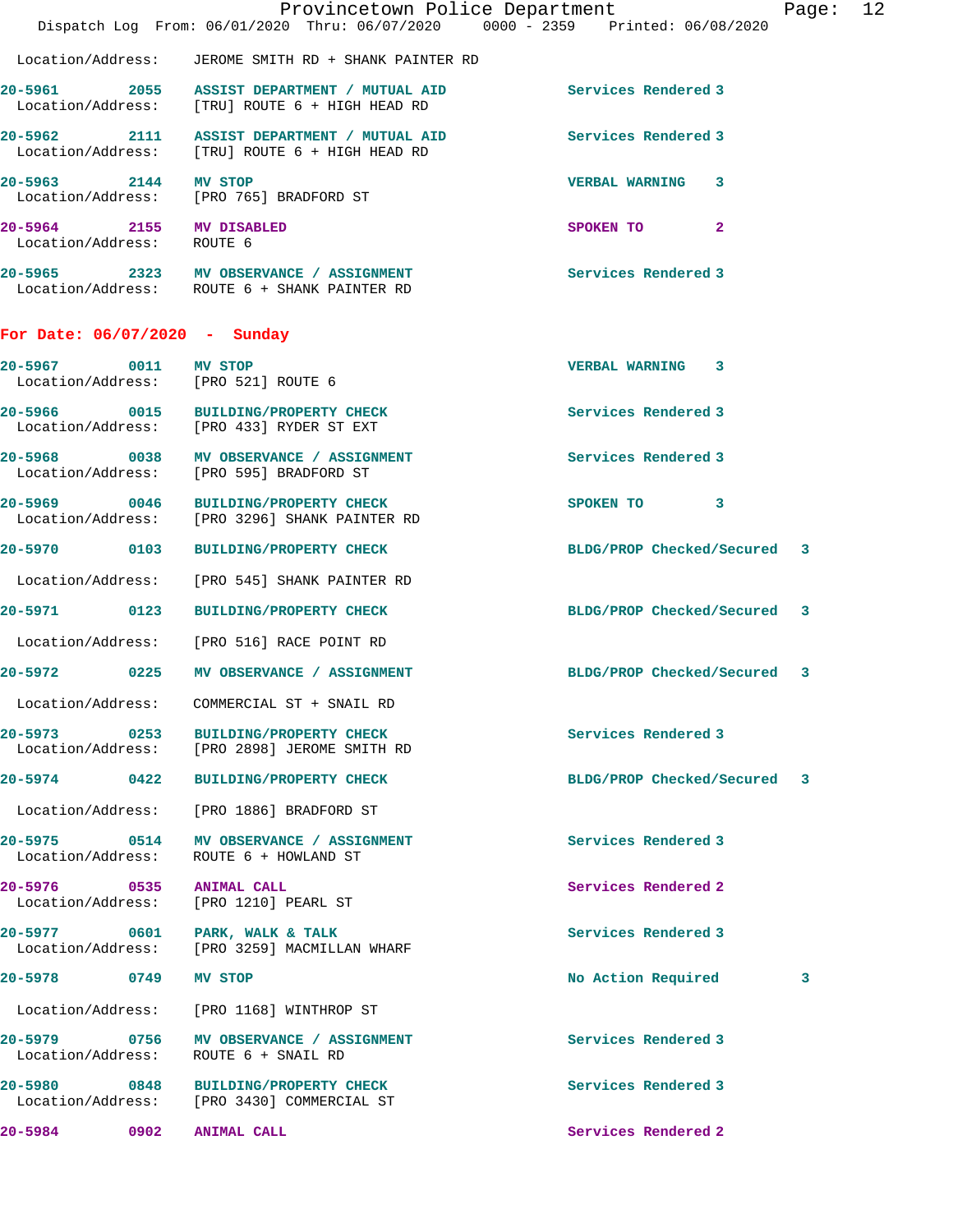|                                                                | Provincetown Police Department                                                     | Dispatch Log From: 06/01/2020 Thru: 06/07/2020 0000 - 2359 Printed: 06/08/2020 | Page:        | 13 |
|----------------------------------------------------------------|------------------------------------------------------------------------------------|--------------------------------------------------------------------------------|--------------|----|
|                                                                | Location/Address: ROUTE 6 + PROVINCELANDS RD                                       |                                                                                |              |    |
|                                                                | 20-5981 0903 BUILDING/PROPERTY CHECK<br>Location/Address: [PRO 2540] RACE POINT RD | Services Rendered 3                                                            |              |    |
|                                                                | 20-5983 0903 PARK, WALK & TALK<br>Location/Address: [PRO 2559] COMMERCIAL ST       | Services Rendered 3                                                            |              |    |
|                                                                | 20-5982 0905 BUILDING/PROPERTY CHECK<br>Location/Address: TIN PAN ALLEY RD         | Services Rendered 3                                                            |              |    |
|                                                                | 20-5986 0943 COMPLAINT - GENERAL<br>Location/Address: [PRO 105] COMMERCIAL ST      | Services Rendered 3                                                            |              |    |
|                                                                | 20-5985 0946 BUILDING/PROPERTY CHECK                                               | BLDG/PROP Checked/Secured 3                                                    |              |    |
| Location/Address:                                              | [PRO 711] BRADFORD ST                                                              |                                                                                |              |    |
| 20-5987 1014 MV STOP                                           | Location/Address: BRADFORD ST + COOK ST                                            | <b>VERBAL WARNING 3</b>                                                        |              |    |
|                                                                | 20-5988 1113 PARK, WALK & TALK<br>Location/Address: [PRO 357] COMMERCIAL ST        | Services Rendered 3                                                            |              |    |
|                                                                | 20-5990 1115 SERVICE CALL - POLICE<br>Location/Address: [PRO 516] RACE POINT RD    | Services Rendered 3                                                            |              |    |
| 20-5991 1135 ANIMAL CALL                                       | Location/Address: [PRO 2206] PILGRIMS LANDING                                      | Services Rendered 2                                                            |              |    |
|                                                                | 20-5992 1232 BUILDING/PROPERTY CHECK<br>Location/Address: [PRO 2977] COMMERCIAL ST | Services Rendered 3                                                            |              |    |
| 20-5993 1316                                                   | <b>MEDICAL EMERGENCY</b>                                                           | Transported to Hospital                                                        | 1            |    |
|                                                                | Location/Address: [PRO 517] RACE POINT RD                                          |                                                                                |              |    |
| 20-5994 1329 ANIMAL CALL<br>Location/Address: [PRO 972] LAW ST |                                                                                    | Services Rendered 2                                                            |              |    |
|                                                                | 20-5995 1342 PARK, WALK & TALK<br>Location/Address: [PRO 105] COMMERCIAL ST        | Services Rendered 3                                                            |              |    |
|                                                                | 20-5996 1517 COMPLAINT - GENERAL<br>Location/Address: [PRO 4157] COMMERCIAL ST     | Services Rendered 3                                                            |              |    |
| 20-5997 1550 MV COMPLAINT                                      |                                                                                    | Referred to Other Agency                                                       | $\mathbf{2}$ |    |
|                                                                | Location/Address: ROUTE 6 + SHANK PAINTER RD                                       |                                                                                |              |    |
| 20-5998 1619<br>Location/Address: ROUTE 6                      | MV STOP                                                                            | VERBAL WARNING 3                                                               |              |    |
| 20-5999 1640 FLIGHT COVERAGE                                   | Location/Address: [PRO 516] RACE POINT RD                                          | Services Rendered 3                                                            |              |    |
| 20-6001 1725 MV STOP<br>Location/Address: ROUTE 6              |                                                                                    | VERBAL WARNING 3                                                               |              |    |
| 20-6002 1737                                                   | MEDICAL EMERGENCY                                                                  | Transported to Hospital                                                        | 1            |    |
| Location/Address:                                              | [PRO 4136] BRADFORD ST                                                             |                                                                                |              |    |
| 20-6003 1748<br>Location/Address:                              | MV OBSERVANCE / ASSIGNMENT<br>[PRO 3440] ROUTE 6                                   | Services Rendered 3                                                            |              |    |
| 20-6004 1801 TRAFFIC CONTROL                                   | Location/Address: SMALLS CT + COMMERCIAL ST                                        | Services Rendered 3                                                            |              |    |
| 20-6005 1824                                                   | MV STOP                                                                            | Citation / Warning Issued 3                                                    |              |    |